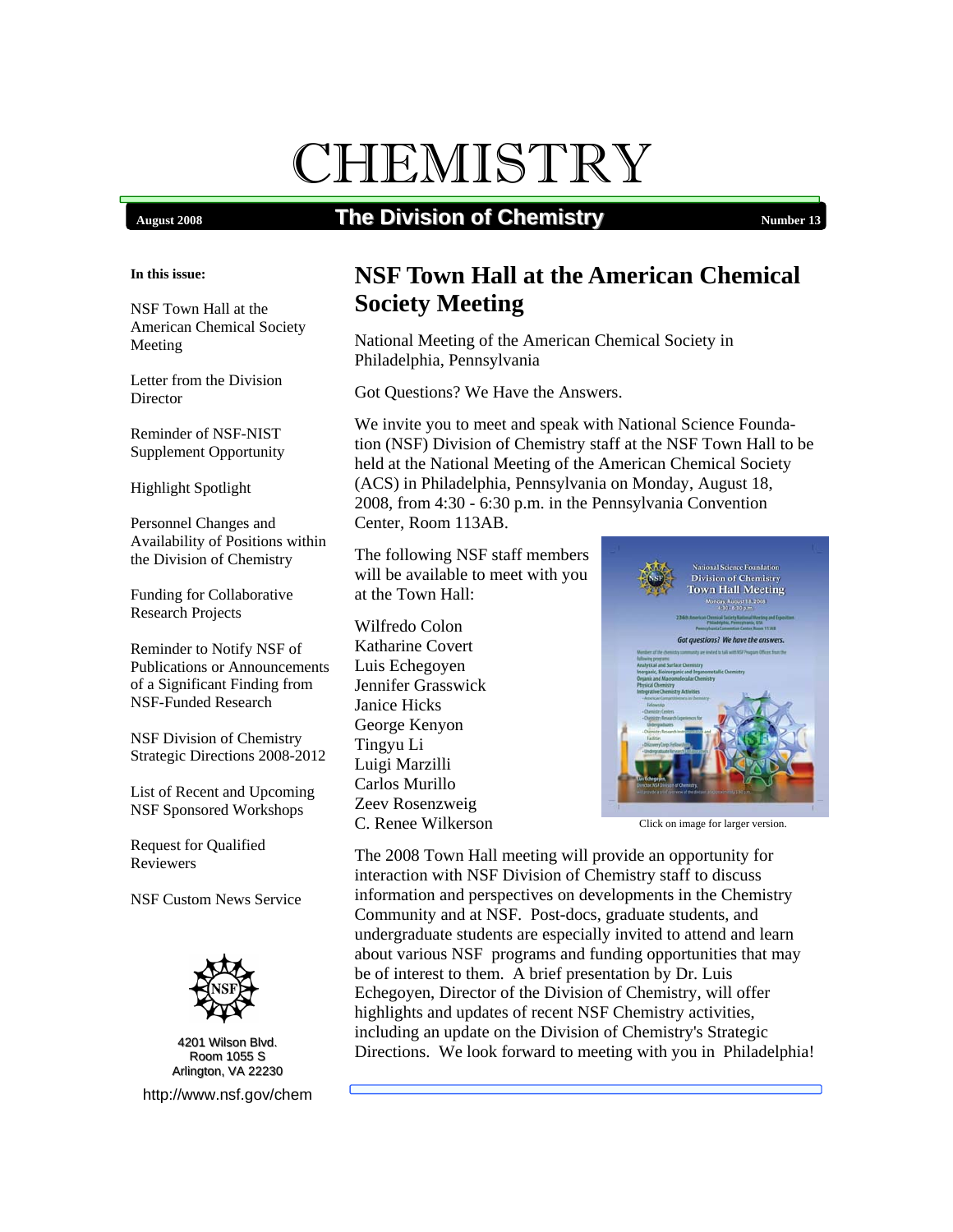

#### **Letter from the Division Director**

#### Dear Colleague,

 It has been a pleasure to serve as Division Director tenure the Division has charted several new courses and has engaged in several exciting projects full of new ideas and directions. I would like to take this for the Division of Chemistry during the past two years. It has been challenging and rewarding and I look forward to continuing my service throughout the next year, which will be the final year of my 3-year term. I am happy to report that during my opportunity to share with you some of the latest developments in the Division, some good and some not so good.

 As some of you may remember, the Division know what the final budget appropriation will be for received the highest percent increase (10.2 %) in the President's request to Congress for FY 2008, the largest of all divisions in the Directorate for Mathematical and Physical Sciences (MPS). Disappointingly, only a slight budget increase (1.5 %) was realized, so this has been a rather difficult year. The President requested a 26% increase for CHE (~\$50M) for FY 2009. It is impossible to FY 2009 and all we can do is hope that Congress and the new President are sensitive to the importance of basic science to the future of the country.

summit meeting were supported to discuss and workforce development, and innovation: i) The Division remains committed to investing in chemical discovery, while advancing chemistry education, and contributing to America's competitive edge in chemical research. Under my directorship, four significant workshops and one consider matters involving intellectual frontiers, "Enhancing Innovation and Competitiveness

 Chemistry", September 24-26, 2007, and v) University Partnerships", April 3-4, 2008, held as through Investments in Fundamental Research", December 3-5, 2006, ii) "Complexity and Emergent Phenomena in Chemistry", May 14-15, 2007, iii) "Building Electronic Function in Molecular Architectures", June 7-8, 2007, iv) "Workshop on Excellence Empowered by a Diverse Academic Workforce: Achieving Racial & Ethnic Equity in "Intellectual Property Issues Affecting Industrya follow-up to the aforementioned December 2006 Innovation Workshop. Workshops on global warming, cyber-enabled instruments, and

 instrument development are planned for mid-2008. I am also very excited to share some of the (National Natural Science Foundation, NSFC) in lishing new collaborations with a high level of synergy. The program also encourages meaningful continues its strong support for the Research (iREU) grants. This summer, 60 US students chemistry undergraduates. In August 2008, I will force, coordinated by the International Union of developments in our programmatic and organizational activities. The Division expanded its international collaborations by including the United Kingdom (Engineering and Physical Sciences Research Council, EPSRC) and China the 2008 solicitation, "International Collaboration in Chemistry between US Investigators and their Counterparts in Germany, United Kingdom, and China." Such international partnerships serve to advance the chemical research enterprise by estabparticipation of graduate students, postdoctoral research associates and junior investigators in the proposed international research collaborations as it seeks to develop a diverse, globally-engaged, U.S. science and engineering workforce. The Division Experiences for Undergraduates (REU) program, particularly by supporting international REU participated in iREU experiences in Thailand, China, Brazil, Chile, France, Austria, Germany, Italy and the UK. Future budgets permitting, we hope to provide more REU opportunities for represent the Foundation in an international task Pure and Applied Chemistry (IUPAC), involving 20 countries to find mechanisms to fund international collaborative ventures in chemistry as part of our strategy to be proactive in the direction of global engagement. A recent Memorandum of Understanding between the National Science Foundation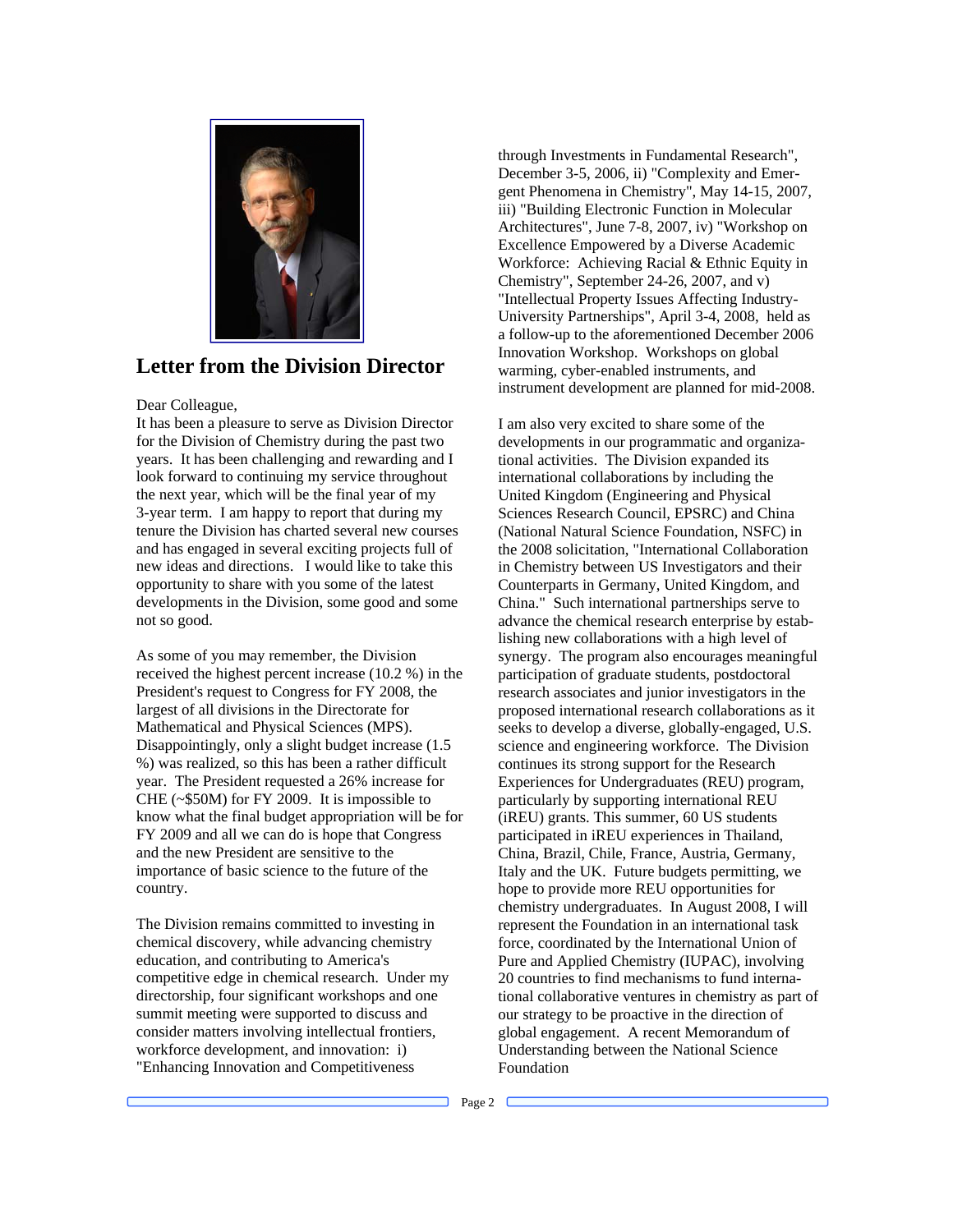education institutions, researchers and faculty in www.nsf.gov/nsb/publications/2008/nsb084.pdf). and the United States Agency for International Development will also provide opportunities to support collaborative activities between higher developing countries and the United States. The National Science Board publication "International Science and Engineering Partnerships: A Priority for U.S. Foreign Policy and Our Nation's Innovation Enterprise" provides further perspectives on the U.S. Government's role in international science and engineering policy and dynamics ([http://](http://www.nsf.gov/nsb/publications/2008/nsb084.pdf) 

 a shared program officer in January 2008. Aims of number of interdisciplinary proposals, particularly I hope to be able to repeat this model with other Within the framework of the Foundation's Strategic Outcome Goal of Stewardship, which seeks to support excellence in science research and education through a capable and responsive organization, the Division implemented several changes. Dr. Wilfredo Colon joined the Division of Chemistry and the Division of Molecular and Cellular Biosciences in the Directorate for Biological Sciences as this unique arrangement are to streamline and better facilitate co-review of the increasingly large those that straddle the biological/chemical interface. Early indications suggest that Dr. Colon's position has served the community very well and we believe the situation will continue to improve. divisions within NSF with whom we have extensive contacts, such as DMR and CBET, in order to better serve the growing communities at these interfaces.

 the first division within NSF to have its own Foun- cers from five to eight with plans of hiring one more illustrates our commitment not only to respond to management, and workload distribution, but also to The Division is well known for its emphasis on Diversity issues within the NSF. Chemistry became dation-approved broadening participation plan. The "Plan for Broadening Participation in Chemistry" summarizes the Division's aspirations for broadening participation among panelists, merit reviewers, workshop participants, staff, and Committees of Visitors. With regard to staff, the Division was able to increase the number of permanent program offiin the near future. This increase in permanent staff the Community's concerns regarding institutional memory, succession planning, effective program attracting dedicated scientists with the expertise, experience, and reputation to act as stewards of our research and education programs.

Finally, I'd like to point out that our future and ongoing activities all fit under the umbrella of the Division's "U.S. National Science Foundation Division of Chemistry Strategic Directions 2008-2012" that was recently unveiled to the Community. Our stated mission is to support innovative research in chemical sciences, integrated with education, through strategic investment in developing a globally engaged U.S. chemistry workforce reflecting the diversity of America.

I look forward to continuing to lead those efforts.

Sincerely,

Luis Echegoyen

#### **Reminder of NSF-NIST Supplement Opportunity**

The Division would like to remind Principal Investigators of the NSF-NIST Interaction in Chemistry, Materials Research, Molecular Biosciences, Bioengineering, and Chemical Engineering supplement opportunity as described in the publication at http://www.nsf.gov/pubs/2003/nsf03568/nsf03568.htm.

This cross-cutting Foundation-wide program is intended to facilitate interactions between faculty and students supported by the National Science Foundation (NSF) and scientists at the National Institute of Standards and Technology's (NIST) Chemical Science and Technology Laboratory (CSTL) and Materials Science and Engineering Laboratory (MSEL), including the NIST Center for Neutron Research (NCNR). Chemistry, materials research, molecular biology, bioengineering, and chemical engineering are centralized at NIST in these laboratories. Support may be requested for supplements to existing NSF awards to provide the opportunity for faculty and students to participate in research at NIST facilities. Investigators should contact their NSF program officer for additional information or refer to the program announcement.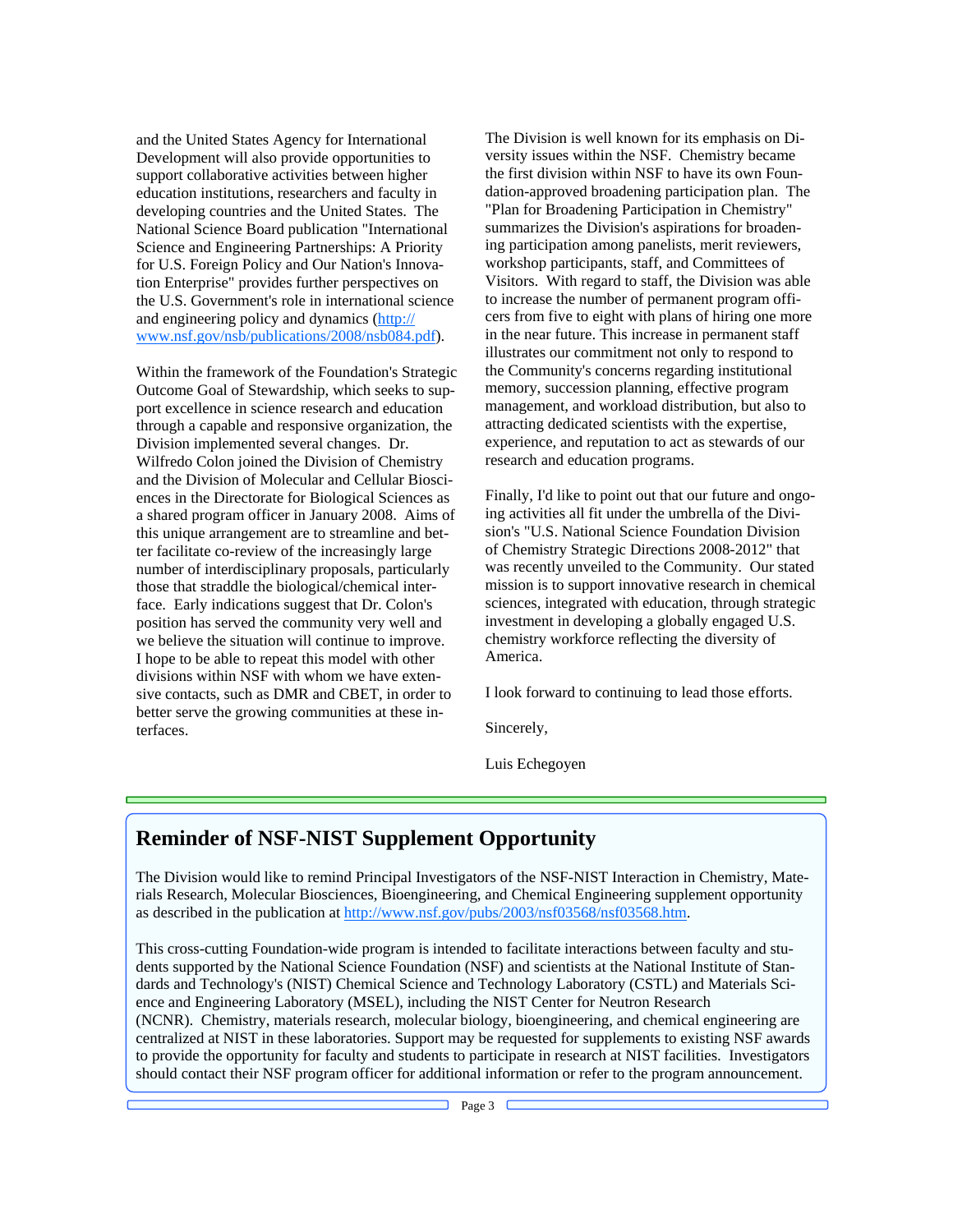## **Highlight Spotlight**

 the Division's mission in several ways, including justifying our budget request at the Directorate, Foundation, The Division of Chemistry's highest priority is to provide support for research and education activities in the chemical sciences. We request "highlights" from our grantees to help us communicate the excitement, importance, and value of achievements derived from NSF-supported projects. Highlights are essential to advancing and Federal levels. We would like to recognize Chemistry-supported work that was recently highlighted in NSF Budget requests to Congress.

#### The President's Fiscal Year 2008 Budget Request to Congress for NSF

 Technologies through Catalysis", to work on the development of efficient, inexpensive and environ-"Center for the Activation and Transformation of Strong Bonds (CATSB)", a Phase I Center award to the University of Washington (PI Karen Goldberg) was featured in the Fiscal Year 2008 NSF Budget Request section. This Phase I award eventually became a Phase II Center, "Center for Enabling New mentally friendly methods of synthesizing organic materials by way of activation of strong bonds. (*CHE-0434568*)



The Centers for Chemical Innovation (CCI) Program is designed to support the formation of centers that can address major, long-term basic chemical research problems that have a high probability of both producing transformative research and leading to innovation. Appropriate research problems are high-risk but potentially high-impact and will attract broad scientific and public interest.

 versity Chicago (PI Alanah Fitch) was also highlighted in the FY 2008 NSF Budget Request to Con- gress. The project established ties between students in East Africa and the Greater Chicago area, "Chemical Discovery Across Continents", a Discovery Corps Senior Fellowship grant to Loyola Uniallowing them to carry out joint environmental analyses using instruments shared over the Internet. (*CHE-0412187*)



A collaboratory between the University of Dar Es Salaam, Tanzania, Egerton University and Kenya Methodist University of Kenya has been established with Loyola University Chicago. Credit: Alana Fitch, Loyola University Chicago

Click on image for larger version.

The *Discovery Corps Fellowship Program* is a program seeking new postdoctoral and professional development models that combine research expertise with professional service. Discovery Corps Fellows leverage their research expertise through projects that address areas of national need.

#### The President's Fiscal Year 2009 Budget Request to Congress for NSF

 from acetic acid with very small over-potentials. The research can lead to more efficient hydrogen "Finding Efficient Catalysts for Generating Hydrogen as an Alternative Fuel", a Collaborative Research in Chemistry grant to a NSF Chemistry-supported team at the University of Arizona (PI Richard Glass) synthesized a new class of compounds that can catalytically produce hydrogen production and to new technologies needed for sustainable energy supplies. (*CHE-0527003*)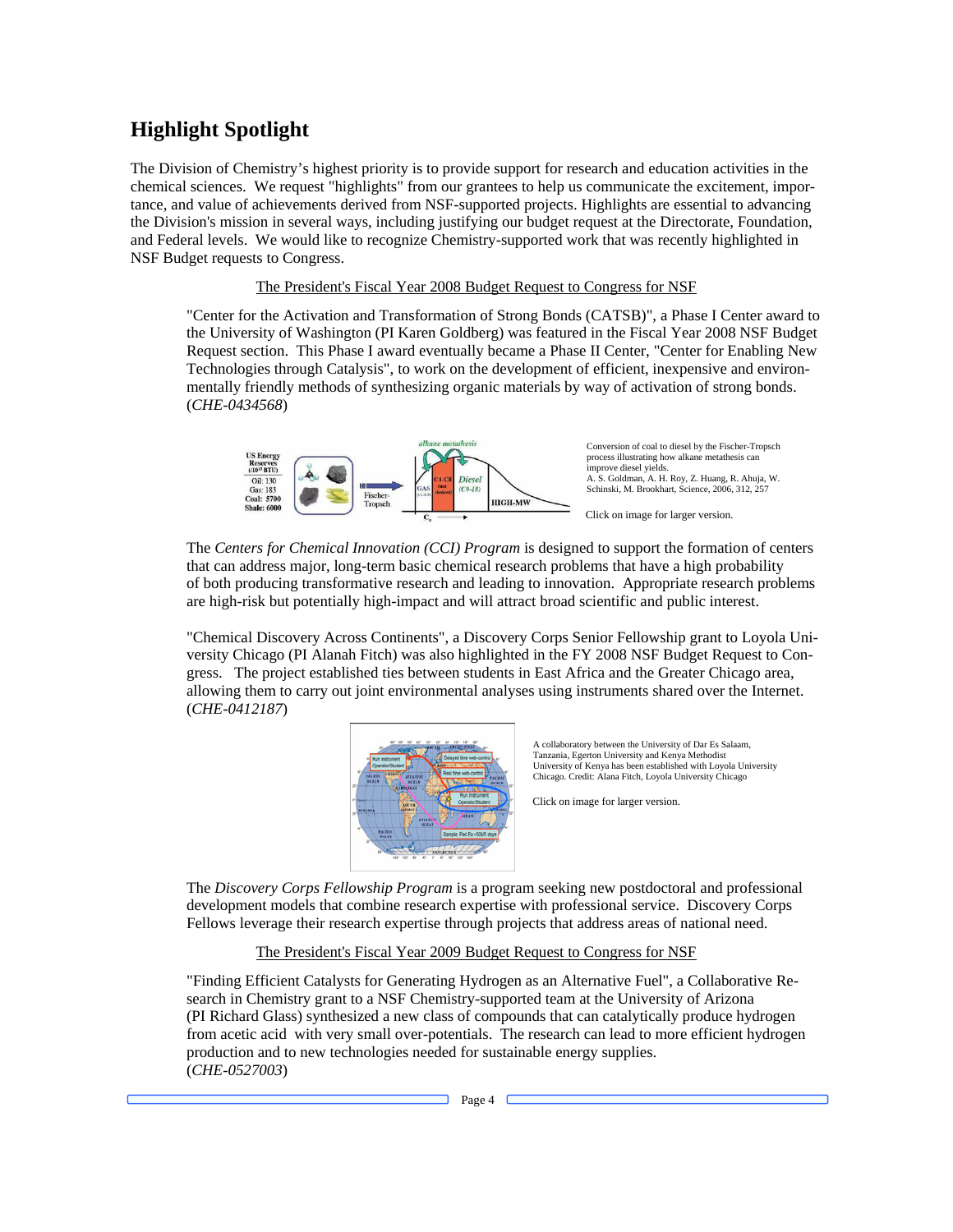

The rate of hydrogen production by these new catalysts is fast. As soon as the acetic acid diffuses to the electrode surface the catalyst converts it to hydrogen and bubbles can be seen at the electrode. Credit: Suzy Hunter, Greg A.N. Felton, Richard S. Glass, Dennis H. Evans, and Dennis L. Lichtenberger.

Click on image for larger version.

 opportunity to understand how charges transfer through molecules – a phenomenon that plays vital building an electronic device using single molecules. (*CHE-0554786*) "Single Molecule Transistors" was highlighted in the FY 2009 NSF budget request to illustrate how researchers at Arizona State University (PI Nongjian Tao) can wire a single molecule to electrodes in order to directly measure electron transport through the molecules. Results offer an unprecedented roles in many chemical and biological processes. It is also a basic requirement toward the goal of



Single molecule transistor system under development at Arizona State University. The top of the figure shows the schematic concept. Credit: Nongjian Tao, Arizona State University.

from the Columbia Center for Electronic Transport in Molecular Nanostructures (PI James Yardley) developed a new method to wire molecules directly into nanometer-scale gaps in conducting singlewalled carbon nanotubes. This research will spur rapid progress in the drive towards molecular level electronics.

(*CHE-0117752*)



 Wind of the Columbia Nanocenter. Funding provided by NSF A nanotube electrode developed for directly measuring the conductance of single molecules. Credit: Image created by Dr. Colin Nuckolls, graduate student Jinyao Tang, and Dr. Shalom and the New York State Office of Science, Technology, and Academic Research.

Click on image for larger version.

 highlighted to report on a technique to identify chemical agents. This Chemistry-supported Major "Mission Impossible: An innovative microwave spectrometer for real life chemical detection" was Research Instrumentation (MRI) grant to a University of Virginia team (PI Brooks Pate) has dramatically reduced the time required for study of chemical structure in the gas phase, thus improving a variety of analytical chemistry applications, such as breath analysis and detection of chemical warfare agents.

(*CHE-0215957*)



 Chemistry, University of Virginia Picture of the 11 GHz broadband Fourier transform microwave spectrometer (FTMW). Credit: Photograph by Gordon G. Brown, Department of

Click on image for larger version.<br>Page 5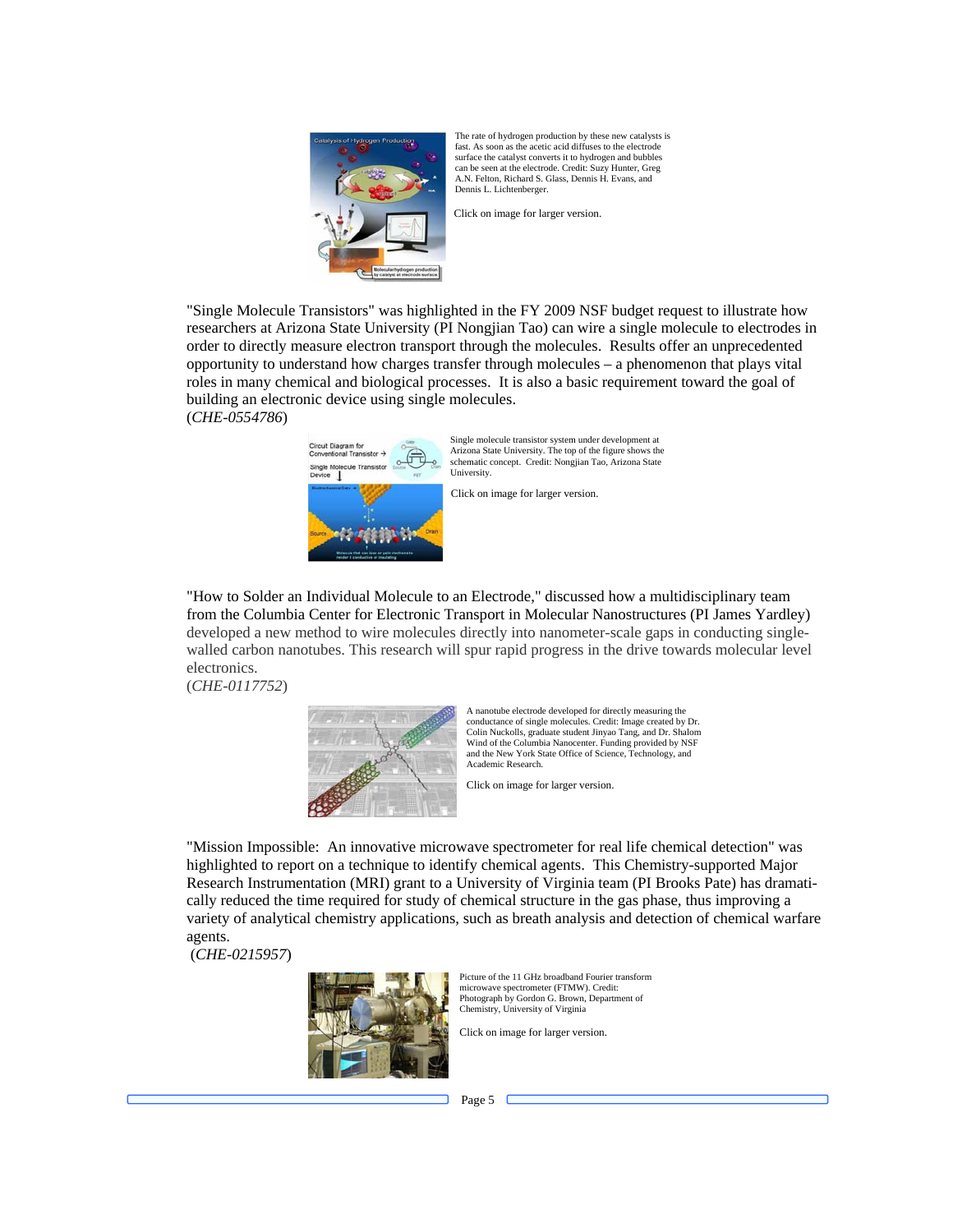"Carbon Nanofiber Forests for Energy Conversion and Storage" was highlighted as a component of the National Nanotechnology Initiative. The highlight is focused on Chemistry-supported research at the University of Wisconsin-Madison that seeks to develop new energy-related chemistry technologies based on vertically aligned carbon nanofibers (PI Robert Hamers). (*CHE-0613010*)



#### **Personnel Changes and Availability of Positions within the Division of Chemistry**

 after 10 years of exemplary service. Dr. Rohlfing Chemistry looks forward to working with Celeste in The Division would like to wish Celeste Rohlfing farewell as she departs the Division of Chemistry recently joined the Directorate for Mathematical and Physical Sciences (MPS) as the Head of the Office of Multidisciplinary Activities (OMA). The Division of her new position and wishes her continued success.

 of Mining and Technology will join the Experimental Physical Chemistry Program; Dr. Evelyn Goldfield, The Division welcomes the distinguished scientists who will be joining CHE soon. Dr. Tanja Pietrass, a Professor of Chemistry at the New Mexico Institute Professor of Chemistry at Wayne State University will join the Theoretical and Computational Chemistry Program.

A complete listing of current staff is available at: [http://www.nsf.gov/staff/staff\\_list.jsp?](http://www.nsf.gov/staff/staff_list.jsp?org=CHE&from_org=CHE)  org=CHE&from\_org=CHE.

 permit it, and to help us identify other individuals The Division of Chemistry asks you to consider serving as a Program Officer should your circumstances who might serve in this capacity. Program Officers (PO's) are responsible for planning, coordinating, and managing programs that support research, education, and human resource development in the chemical sciences. They serve the community, help to shape the field of chemistry, and have excellent opportunities for professional development, particularly in program management. A little more than half of the Chemistry Division's 19 Program Officers serve in

one or two years, but other arrangements are new research directions. NSF provides time, travel short-term appointments ("rotational positions") to bring fresh insights to the Division of Chemistry's work at NSF. The positions are typically held for possible. Program Officers can maintain their research programs while working at the Foundation; the position oftentimes leads to establishment of resources, and use of technology to enable Program Officers to stay in touch with co-workers at their home institutions.

 sciences, extensive knowledge of one or more important attributes are strong verbal and written communication skills, organizational skills, facility effectively on a team. For additional information on Applicants interested in rotational positions should send an email describing their interest and CV to the Chemistry Division Director, Luis Echegoyen, at [echegoyen@nsf.gov.](mailto:echegoyen@nsf.gov) Applicants should have a Ph.D. or equivalent training in the chemical chemistry subfields, and at least six years of successful independent research activity. Applicants should be familiar with the chemistry community and have administrative experience. Other in using technology tools, and the ability to work NSF's rotational programs, please see "Rotational Programs for Scientists, Engineers and Educators" [on the NSF webs](http://www.nsf.gov/about/career_opps/)ite at [http://www.nsf.gov/about/](http://www.nsf.gov/about/career_opps/)  career\_opps/.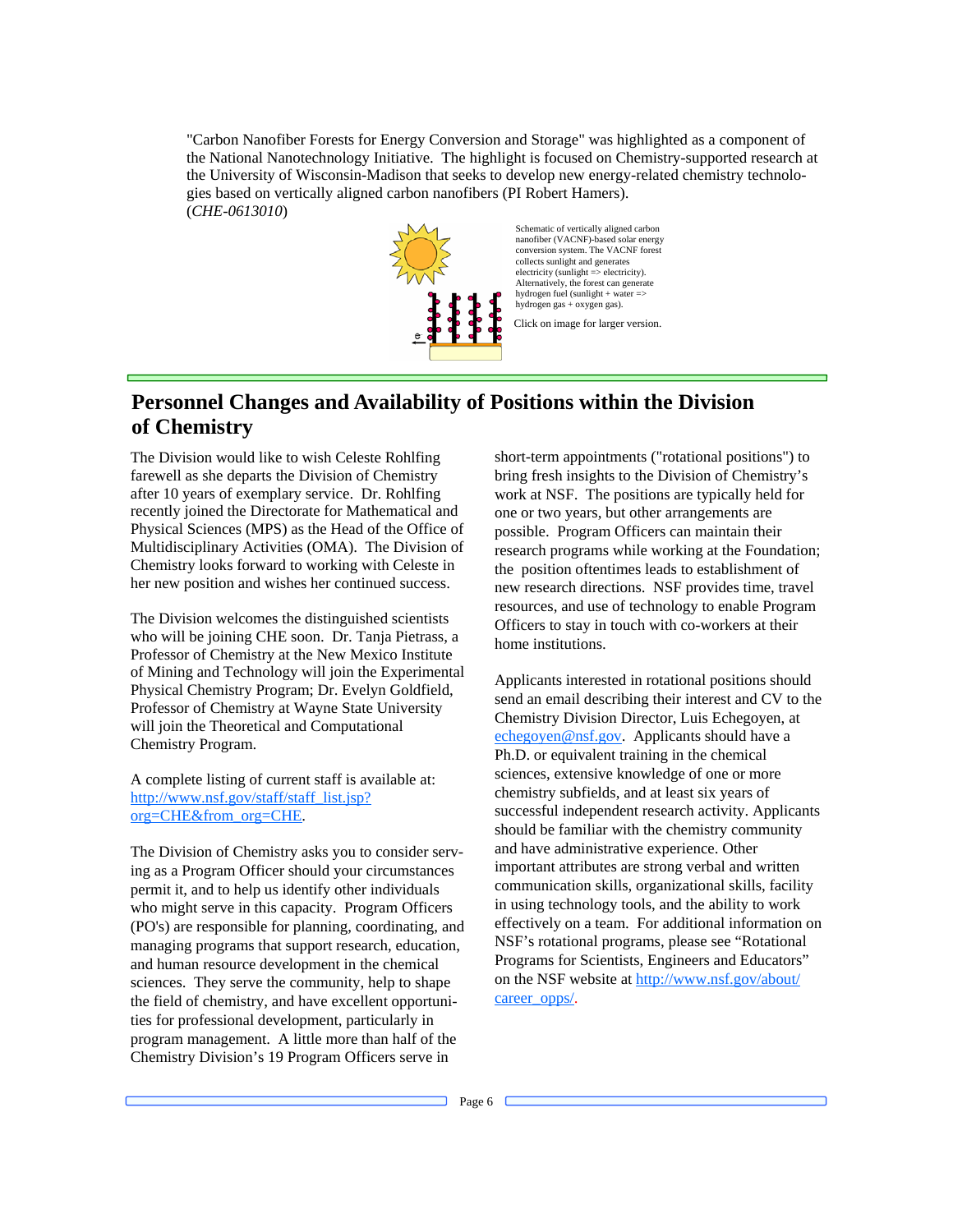# **Funding for Collaborative Research Projects**

#### By Katharine Covert

 more complex projects requiring lead personnel of streamed back to the programs handling unsolicited proposals. Since 2001, NSF Chemistry has supported small groups of investigators through the Collaborative Research in Chemistry Program (CRC). This program was established to encourage the chemistry community to develop collaborations directed at differing expertise. The program had a special competition and limited funding. The program was successful in its goals and is now being main-

 CRC awards have been reassigned to a new pro- gram manager in a disciplinary research program Collaborative research projects will be considered in the disciplinary research programs\*. The existing and will be supported and managed by that program. We do not expect to offer CRC competitions after FY2008.

NSF Chemistry has carefully considered its review and funding allocation mechanisms to ensure that we can manage a fair and thorough review process of these larger and more complex proposals. We expect that many of these collaborative awards will be interdisciplinary and therefore will require reviewers from many different communities.

We expect that these collaborative projects will require more resources than awards to one PI, and have developed a plan that will let us consider these different size awards fairly.

 July and materials-related proposals preferred in November. If you are interested in submitting a proposal for a collaborative research project, we encourage you to contact a program officer in your area. You can get their contact information from the Chemistry webpage: [http://www.nsf.gov/chem.](http://www.nsf.gov/chem) Proposals are welcome during the submission windows in July and November, with bio-related proposals preferred in

#### \*Disciplinary Research Programs

 Analytical and Surface Chemistry, Inorganic, Bioinorganic and Organometallic Chemistry, Organic and Macromolecular Chemistry, Physical Chemistry

Dear Colleague Letter regarding Collaborative Research

<http://www.nsf.gov/pubs/2008/nsf08052/nsf08052.jsp>

Proposal Submission Window [http://www.nsf.gov/mps/che/c\\_window.jsp](http://www.nsf.gov/mps/che/c_window.jsp) 

# **Reminder to Notify NSF of Major Publications or Announcements of a Significant Finding from NSF-Funded Research**

 terested in better publicizing the results of Chemistry-supported projects. To help us in this endeavor, please The Division is focused on raising awareness of the outcomes of our funding, especially research results that have an obvious and direct impact on important societal problems and opportunities. We are particularly inbe reminded that if you are publishing a paper with science news of interest to the public, planning a news release that involves work supported by NSF, or making a major presentation of your research, please notify your Program Officer and your institution's Public Information Officer well in advance of the event for possible inclusion as an NSF press release. If a journal has embargo policies related to publicity on forthcoming articles, we will work with all participants involved to ensure compliance with journal policies.

Check out these recent NSF Chemistry news updates at<http://www.nsf.gov/publications/index.jsp?org=CHE:>

-*Experts to Discuss Recycling Carbon Dioxide, July 2008*  -*A New Way to Think About Earth's First Cells, June 2008* -*A Model Photochemical Compass for Bird Navigation, April 2008*  -*Lithium and Beryllium No Longer "Lack Chemistry", January 2008* -*Molecular Walker Takes Baby Steps, January 2008* 

Additional information regarding public affairs support is available by contacting the Chemistry Media [Specialist, Jennifer Grassw](http://www.nsf.gov/news/newsmedia/special_notice_pio.jsp)ick [\(jgrasswi@nsf.gov\)](mailto:jgrasswi@nsf.gov) or by visiting http://www.nsf.gov/news/newsmedia/ special\_notice\_pio.jsp.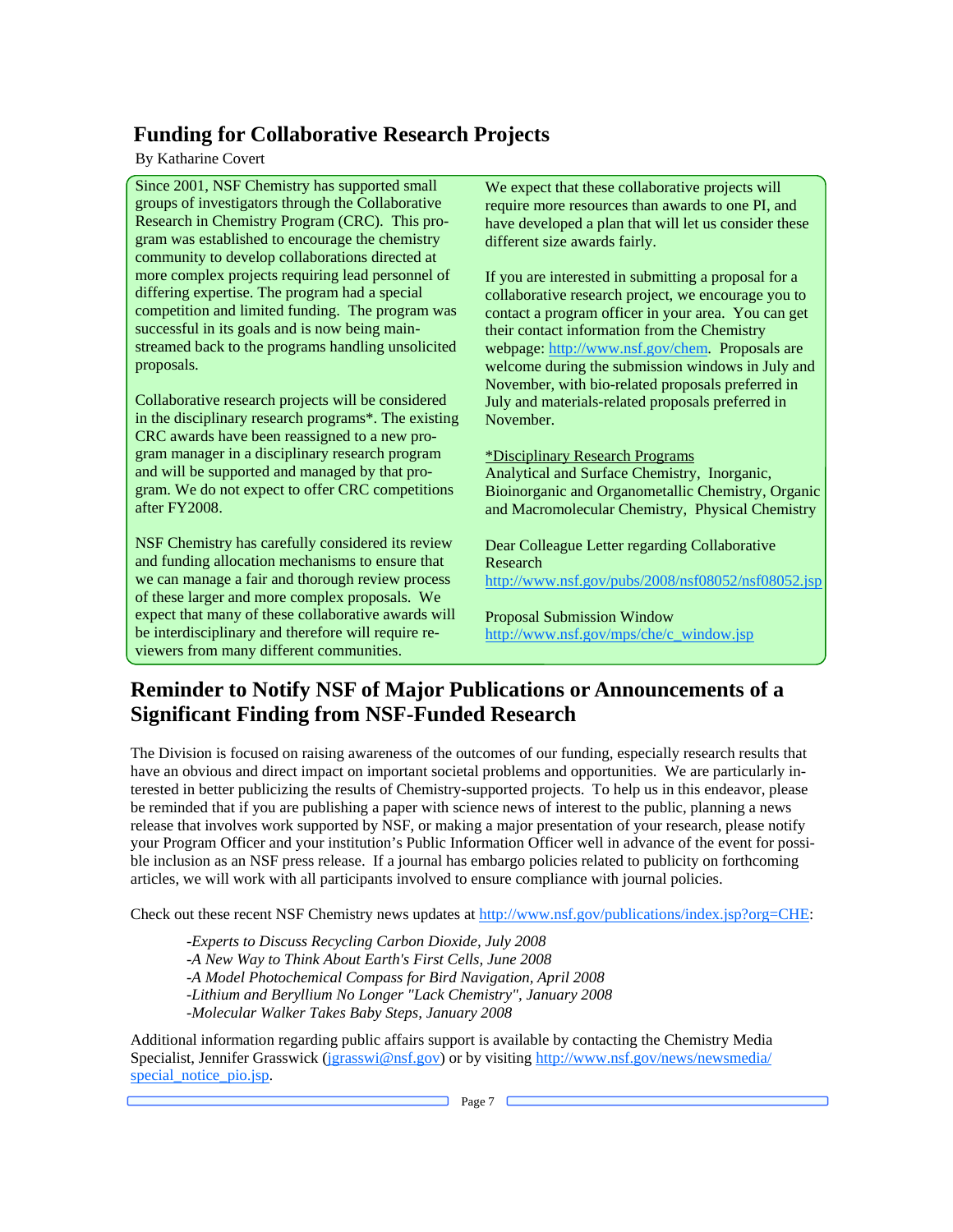#### **NSF Division of Chemistry Strategic Directions 2008-2012**

 website and at the spring 2008 town hall meet- meeting in New Orleans, Louisiana. An open holders including senior investigators to junior With a focus on continuous improvement and producing world class science and accompanying workforce, the Division of Chemistry identified strategic directions for its programs and other activities for 2008-2012. A draft of the Division's strategic directions document was presented ([http://www.nsf.gov/mps/che/](http://www.nsf.gov/mps/che/CHE_StrategicDirections.pdf) [CHE\\_StrategicDirections.pdf\)](http://www.nsf.gov/mps/che/CHE_StrategicDirections.pdf) to the Chemistry Community through the NSF Chemistry ing held at the American Chemical Society comment period ensued and resulted in considerable input from various chemistry stakeprofessors, company presidents, and not-forprofit educational organizations. Implementation of several objectives is well underway.

Some highlights of recent activities are:

 *2008 as a post-doctoral fellowship opportu-*♦ *The American Competitiveness in Chemistry-Fellowship solicitation was issued in nity that seeks to build ties between academic, industrial, and/or national laboratory, and/or Chemistry Division-funded center researchers, and as a vehicle for broadening participation in chemistry.* 

 *ducing model intellectual property agreements*  ♦ *A Division of Chemistry-sponsored summit on intellectual property was held in April 2008 where stakeholders from academia, government, and industry met with the aim of proand guidance for how to facilitate negotiations.* 

 *from Chemistry-sponsored research has been*  ♦ *Chemistry Science Assistant, Jennifer Grasswick has devoted 20 % of her time to serve as a liaison between the Division and the NSF Office of Legislative and Public Affairs (OLPA). An increase in news releases observed through coordinated efforts with Principal Investigators and their Public Information Offices with Chemistry staff and OLPA.* 



Click on image for larger version.

♦ *The Division released a 'Best Practices for Writing and Formatting Highlights' document to guide Chemistry Principal Investigators (PIs) in [preparing highlights. http://www.nsf.gov/mps/](http://www.nsf.gov/mps/)  che/nuggets/highlight-writing.pdf* 

 *activities between U.S. and foreign investigators.*  **The International Collaboration in Chemis***try Program (formerly "Cooperative Activities in Chemistry Between U.S. and German Investigators") was expanded to include China (National Natural Science Foundation of China, NSFC) and the United Kingdom (Engineering and Physical Sciences Research Council, EPSRC) along with Germany (Deutsche Forschungsgemeinschaft, DFG) to enhance opportunities for collaborative* 

♦ *In partnership with the Directorate for Education and Human Resources, a pilot study was started to assess Broader Impacts activities in Chemistry-sponsored activities.* 

♦ *Dr. Wilfredo (Freddy) Colon joined NSF in January 2008 as a shared program officer between the Divisions of Chemistry (CHE) and Molecular & Cellular Biosciences (MCB) to address proposals whose science is at the interface of chemistry and biology.* 

 ♦ *Some Division of Chemistry Programs piloted the use of "Program Officer Comments" in Spring 2008 to provide timely and useful written feedback to PIs when their proposals are declined.* 

For additional information on Division of Chemistry activities, please visit the Division of Chemistry 2008 Update page at http://www.nsf.gov/ mps/advisory/cov\_update.jsp.